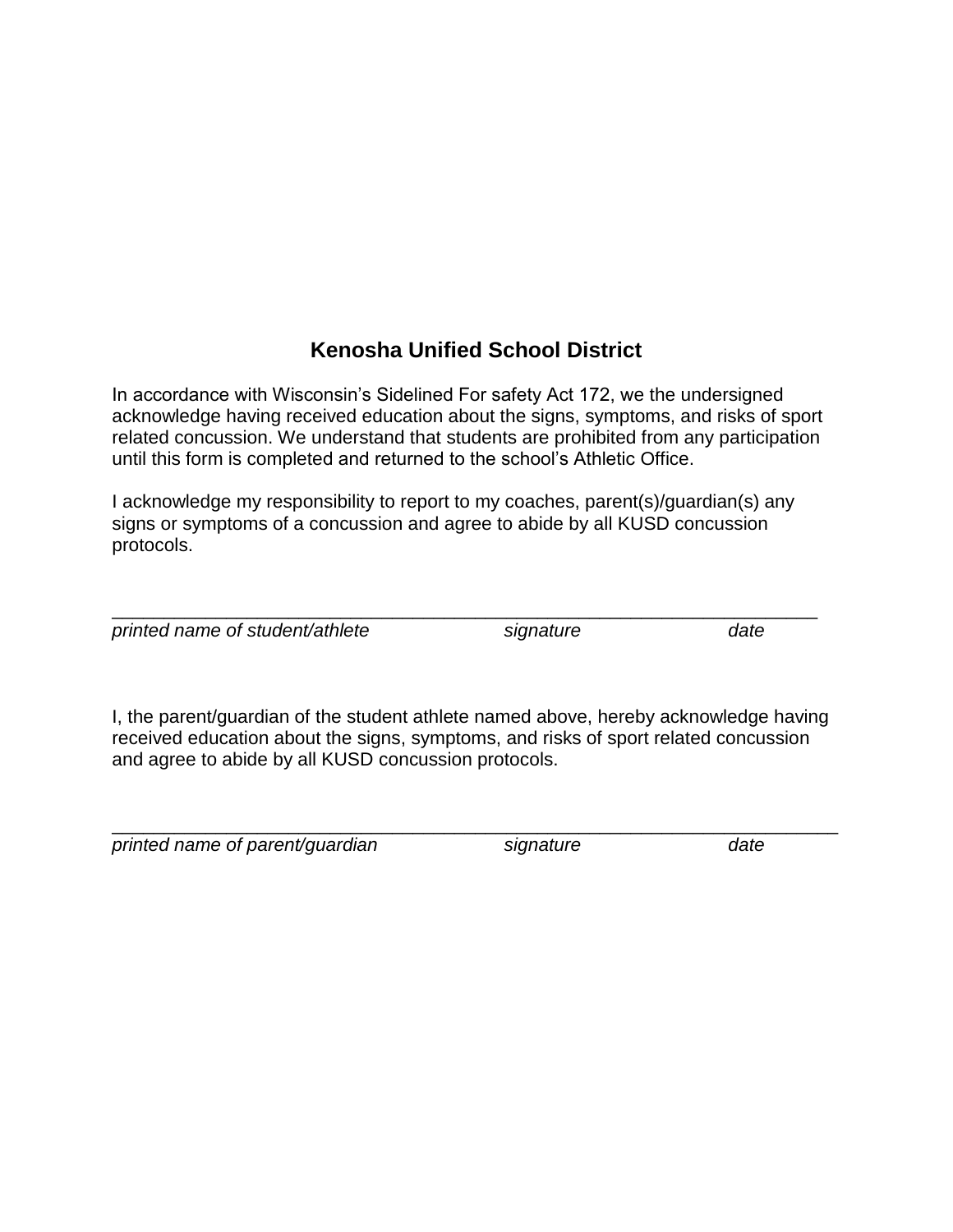# **Kenosha Unified School District What is a Concussion and How Does It Occur?**

A concussion is a brain injury which interferes with normal brain function. This affects the way an individual thinks, acts, behaves, and the physical skills needed to function on a daily basis. Each concussion is unique to each person, but there are some common signs and symptoms to be aware of to determine if an individual has a concussion.

A concussion can be caused by a bump, blot, jolt or fall to the head or body. When the head or body is bumped, hit, etc. the force of that movement causes the brain to hit the sides of the skull or move and/or twist while inside the skull. These movements change the way the physiology of the brain normally works. Even a mild blow to the head of body can cause the brain to shift or move in the skull, thus injuring the brain.

## **What are the Signs and Symptoms of a Concussion?**

Once a concussion is sustained, more signs and symptoms can develop in the next 24 hours, even in the next week. The severity and side effects of this brain injury will vary depending on the individual. Concussion symptoms may appear mild, but can lead to lifelong problems mentally, physically and psychologically if not managed correctly. A person can have signs and symptoms of a concussion without the loss of consciousness. Symptoms of a concussion can last for less than 1 day or up to 3 weeks or more.

Most of the time, images taken with a CT, MRI or CAT scan appear normal and do not show the physiologic changes that occur to the brain with a concussion. Image studies are done to rule out other head injuries, such as skull fractures.

| <b>Thinking/Remembering</b>                      | <b>Physical</b>                       | <b>Emotional/Mood</b>              | <b>Sleep</b>             |
|--------------------------------------------------|---------------------------------------|------------------------------------|--------------------------|
| Difficulty Thinking Clearly                      | Head ache                             | Irritability                       | Sleeping more than usual |
| Feeling Slowed Down or Foggy                     | <b>Fuzzy or Blurred Vision</b>        | <b>Sadness or More Emotional</b>   | Sleeping Less than usual |
| Difficulty Concentrating or Focusing             | Nausea or Vomiting                    | <b>Nervousness</b>                 | Trouble Falling Sleep    |
| Amnesia                                          | <b>Dizziness</b>                      | Anxiety                            | Can't Stay Asleep        |
| Difficulty Remembering New or Old<br>Information | Sensitivity to Light or Noise         | Slow to Respond or Easily Confused |                          |
|                                                  | Feeling Tired, Having No Energy       | Dazed or Stunned in appearance     |                          |
|                                                  | Decreased Balance and/or Coordination |                                    |                          |

#### **Signs and Symptoms of a Concussion**

### **What to do if Someone has a Concussion**

*If the concussion occurs during an athletic activity, then the individual should be immediately pulled out of play.* Staying in the activity with a concussion will make it worse. The rule of thumb if a concussion is suspected is "When in doubt, sit them out". Staying in an activity with a concussion will prolong symptoms and recovery time and set the individual up for a more serious brain injury such as death, second impact syndrome or post-concussive syndrome.

If it is suspected that an individual has a concussion, he/she should be removed from any and all activity and evaluated by a medical professional trained in concussion management. Early evaluation and detection of a concussion can speed the recovery process by ensuring proper management of a concussion. *WI State Law and Kenosha Unified School District require an immediate removal from activity and medical evaluation of an individual suspected of having a head injury.*